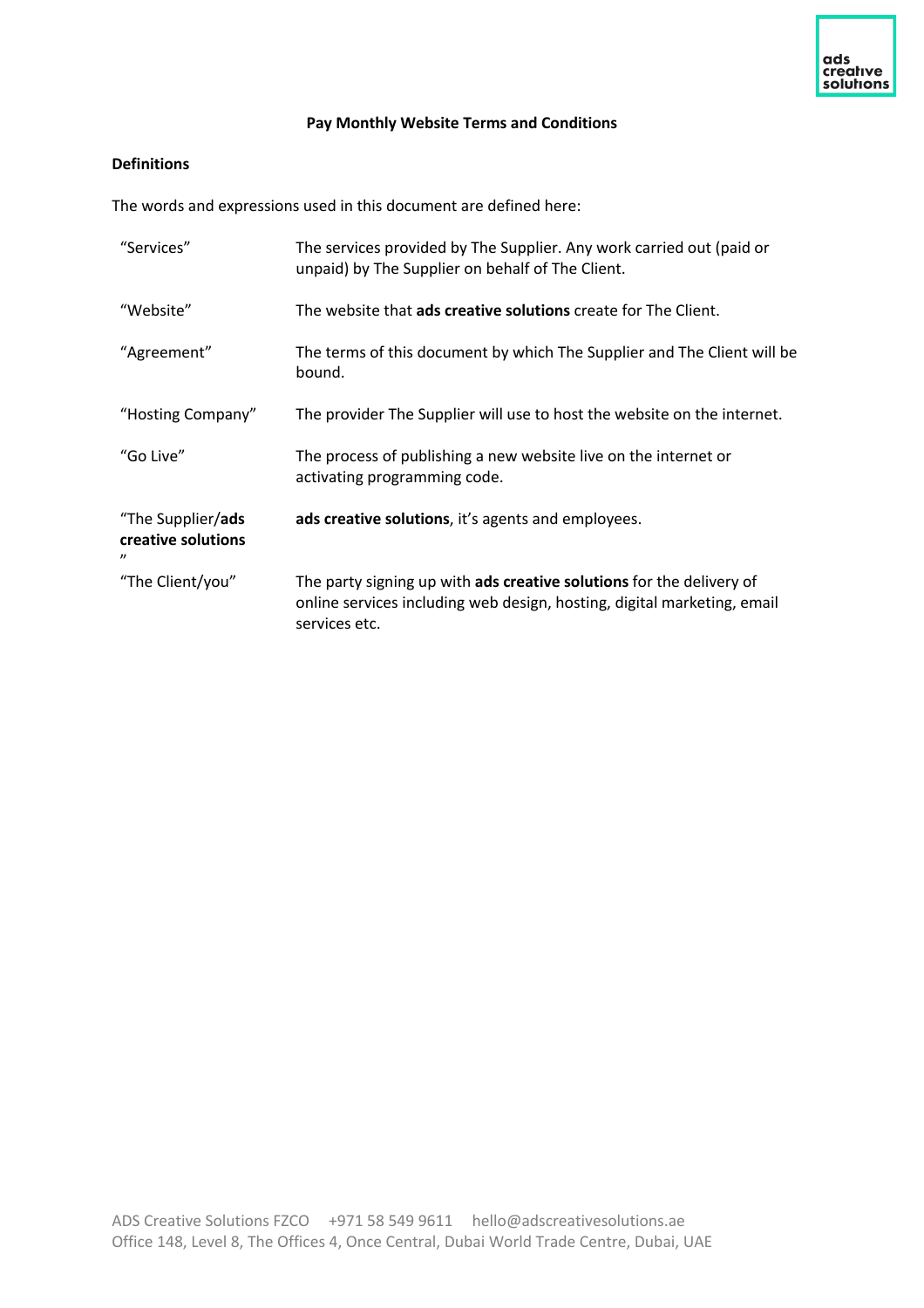## **Standard Terms & Conditions**

1. Unless otherwise agreed in writing by a Director of **ads creative solutions**, our standard Terms and Conditions shall apply to all clients.

2. These Terms and Conditions are subject to change and may be updated from time to time. Any changes will be communicated by email to the email address provided on sign up.

3. No failure or delay by any party in exercising its rights under these Terms and Conditions shall be deemed to be a waiver of any of those rights.

4. Any delivery time estimates quoted by **ads creative solutions** for the services is an estimate only. We shall not be liable for any failure to meet any such estimate, nor any loss, of whatever nature, resulting directly or indirectly from it.

5. We may use qualified subcontractors under our supervision for any or all work from time to time or in the entirety of the project, where appropriate and as we deem it necessary.

6. To maintain our portfolio credentials and the integrity of any applicable copyrights, we will place a "website by **ads creative solutions**" 'type' link back to our own site in the footer of all our websites. We reserve the right to reproduce images of your website in marketing and or portfolio listings of previous work we have completed.

7. When the Client is supplying images/graphics/text copy/video and any other media for use on the website, the Client warrants that they either own the copyright for this content or have obtained permission from the copyright holder and can therefore legally and reasonably use the content on the website. **ads creative solutions** shall not be liable for copyright infringement related to any content provided by the Client, your agents or representatives. The Client will hold harmless, protect and defend **ads creative solutions**, our agents and subcontractors against any claims arising from content provided to us by the Client.

8. The Client is solely responsible for the editorial content of the material included on the website. The Client agrees to indemnify (hold harmless) **ads creative solutions** from any action, demand or claim resulting from the editorial content of the website.

9. **ads creative solutions** shall not be liable for any damages arising from the use or misuse of the website, nor the cessation of services where the Client fails to meet its obligations as documented in this Agreement.

10. If any provision of this Agreement is deemed unlawful, void or for any reason unenforceable then that provision shall be deemed severable from this Agreement.

11. The Supplier reserve the right to cancel any order (including any applicable specification and/or proof /design request etc.) which we believe is or may be of an illegal or libellous nature or may be an infringement on the proprietary or other rights of a third party or is otherwise unsuitable for publication on the internet and / or any other medium.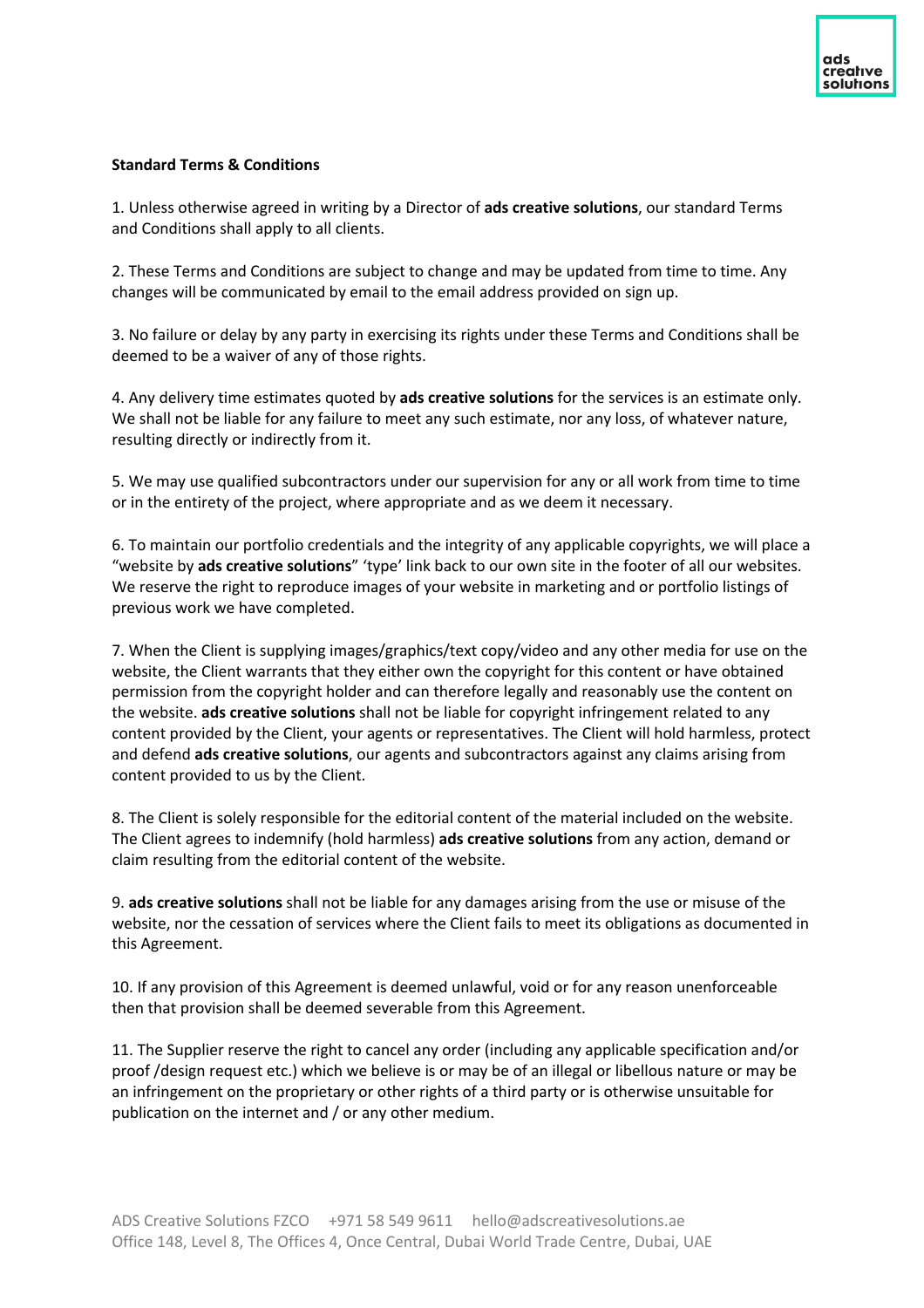

12. **ads creative solutions** pay monthly website plans are subject to a minimum fixed term of 24 months and require 90 days' notice of cancellation within the first 24 months (30 days cancellation notice thereafter).

The fixed monthly payment amount is agreed at:

AED 750 /month plan – Silver package, up to 5 page website AED 1,000 /month plan – Gold package, up to 10 page website AED 1,500/month plan – Platinum package, up to 15 page website

13. **ads creative solutions** submits the Client websites to search engines as part of the website release process but cannot guarantee inclusion or accept responsibility or liability if any search engine, online directory or search site submitted to, chooses not to list the Client's website.

14. **ads creative solutions** retains all rights to any photography and other images that have been sourced as part of the website design, except where the Client has been invoiced and has paid for the images used on the website OR the Client has provided their own images for use on the website.

15. When the Client agree that a site can be made publicly available, the Client agrees that the design and development of the site has satisfied all your requirements and any payment terms related to "Go Live" shall then be triggered and invoiced in accordance with our terms.

16. Upon agreement of the contract, the initial invoice of 1 month payment will be issued in accordance with our terms. Upon receipt of the signed agreement and the first payment, **ads creative solutions** will commence development on the Client website. Our commitment to the Client is that the initial version of the website will be delivered within 30 days of agreement of the contract. This is contingent on all website copy and imagery provided by the Client within 14 days of agreement of the contract. If this timeline is not kept to, **ads creative solutions** will not be held responsible for any delays in the "Go Live" stage of the website development project.

17. Force majeure: Neither party is liable to the other for failure to perform their obligations if the failure is due to unforeseen circumstances, beyond reasonable control. In such circumstances we shall be entitled to suspend or cancel the service without prejudice to any rights which have accrued to us prior to termination.

#### **Hosting & Backups**

18. **ads creative solutions** has selected a reputable Middle East based website hosting provider and we review our partners from time to time to ensure we deliver the best value/quality mix of website hosting. **ads creative solutions** is not required to notify the Client of website hosting provider changes unless that hosting provider change would result in hosting the Client data outside of the Middle East.

19. **ads creative solutions** endeavours to ensure that websites are live and protected 100% of the time. Due to the open public nature of the internet, this cannot be guaranteed. From time-to-time hacking attempts can mean website servers go offline, or our hosting partner can experience technical difficulties which results in a temporary loss of service. **ads creative solutions** will endeavour to communicate any such instances to the Client as and when they occur and seek to restore service in a timely manner.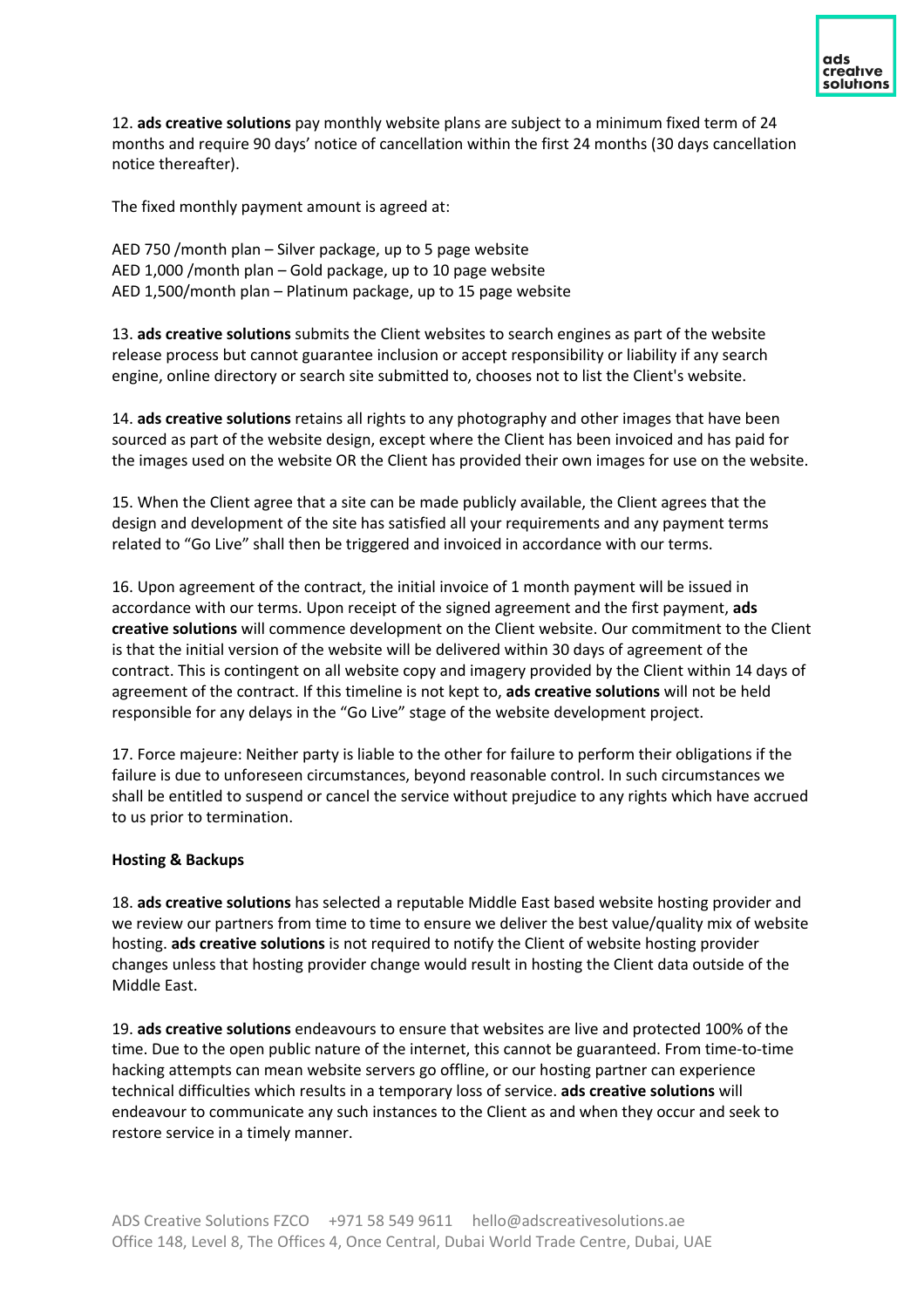20. **ads creative solutions** will not be liable for any loss of business, loss of profits, loss of digital data or any other damages related to website downtime/loss of website service or website security compromises.

21. Where **ads creative solutions** provide ecommerce facilities for the Client, we are not liable for any loss of business, loss of profits or any other damages related to payment gateway outages.

22. We take daily full website backups of all our websites and store them securely off site via a cloud hosting platform.

23. We use hosted services as part of our internal processes that may hold Client personal data. If you would like to see a copy of the data we hold about you at any time, please make your request in writing to the Directors at our registered business address. We reserve the right to charge an administration fee where appropriate.

#### **Security Considerations**

24. The Client must ensure that they maintain secure passwords for the systems we provide. The Supplier reserves the right to charge for website reinstatement from backups should a successful hacking attempt on your website be traced back to use of either an insecure password and/or ineffective website security procedures on the part of the Client.

25. If the Client or a 3rd party have permitted damages to your website, by applying an update or change and because of this **ads creative solutions** needs to repair the website, we reserve the right to charge you for this work.

#### **Data Protection**

26. We do our upmost to ensure that all our websites are compliant with local privacy and data protection laws. It is however the Client's responsibility to ensure that the website is fully compliant with local laws and legislation and any required details and policies are provided to be added to the website.

#### **SSL Certificate**

27. **ads creative solutions** will provide an SSL certificate to add additional security measures to the website. This however can only be provided under the agreement that **ads creative solutions** are in full control of the domain's DNS records. If we cannot retain full control of these DNS records, an additional charge will be required for the annual renewal of the SSL certificate.

#### **Payments**

28. **ads creative solutions** will only accept regular recurring monthly payments by BACS transfer, ensuring you use the invoice number as reference.

29. When the Client agree to become an **ads creative solutions** client, we will issue the first invoice and request the  $1<sup>st</sup>$  payment be made in advance. We will not commence your project until the first payment has been received and we have received the signed Web Services Agreement document and email confirmation of your acceptance of our Terms and Conditions. We will commence invoicing 30 days from the date you signed this agreement.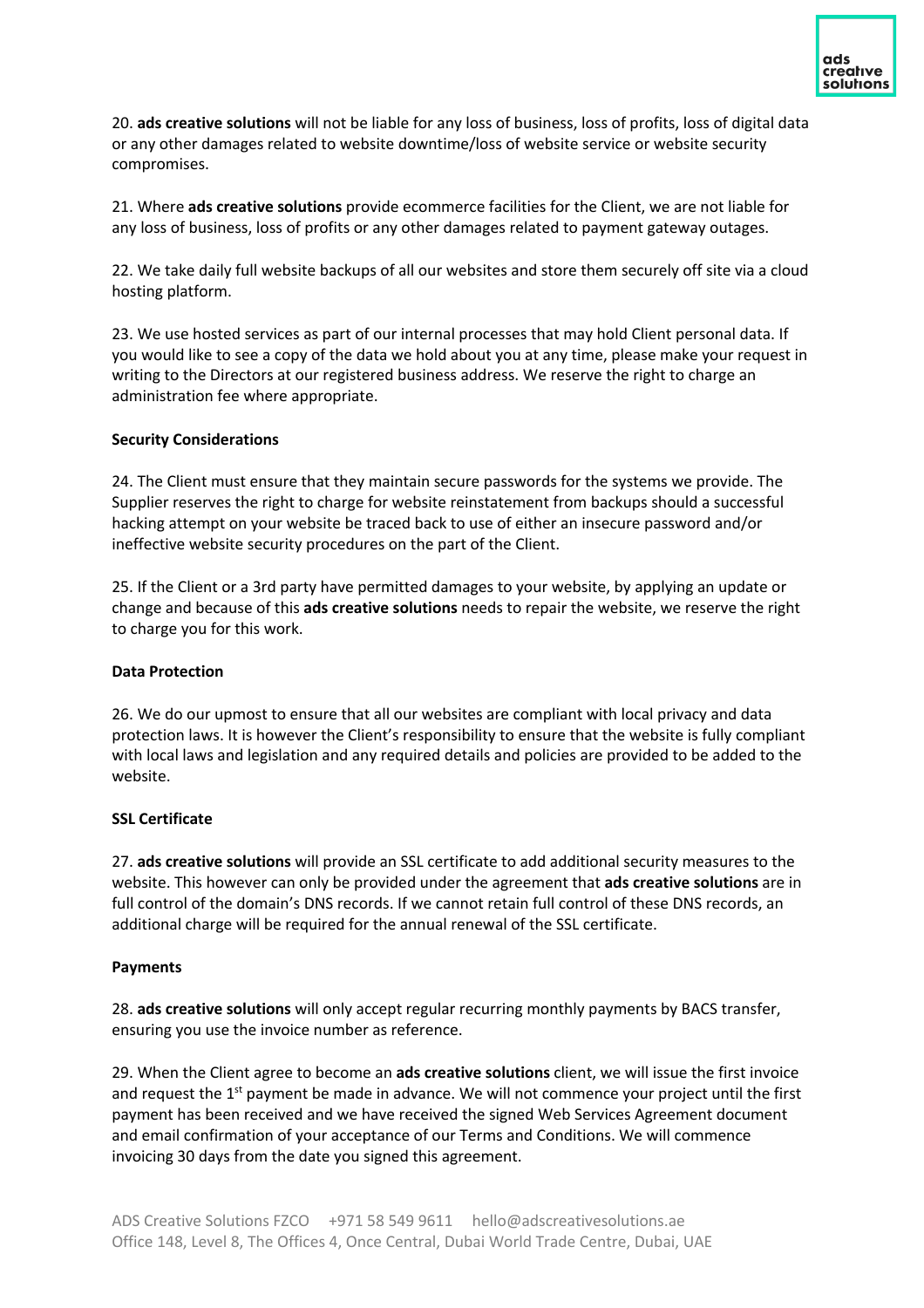30. **ads creative solutions** invoices are issued only by email to the email address you specify upon signing up with us. It is your responsibility to ensure invoices are settled in accordance with our payment terms to enable us to maintain service provision.

31. Payments are due no later than 14 days from the invoice date and payment schedule agreed when you become our Client. Failure to make a monthly payment within 14 days of invoice date will result in the website being taken down.

32. Without limiting any other right or remedy of **ads creative solutions**, if you fail to make any payment due to us under the Agreement by the due date for payment, we shall have the right to suspend all services being provided by us until such payment has been made.

33. Following our issuing a website suspension notice, **ads creative solutions** will keep your website on its servers for 30 days after which time we reserve the right to delete the website from our servers. **ads creative solutions** shall not be liable for any claims for any losses, material or implied, of any kind, from a situation where we have removed your website from the internet for reasons of non-payment of monies owed to us.

34. By agreeing with **ads creative solutions** to "Go Live" with your website, you accept that the brief has been met and that all future changes must undergo a formal change control request from you and may incur additional charges, unless otherwise agreed between both parties.

35. Failure to provide **ads creative solutions** with information does not permit the Client to delay or cease payment, unless specifically agreed with us. Unless otherwise agreed, you will continue to be invoiced each month and will receive no refunds for a delay in getting the website live.

36. If **ads creative solutions** purchase a domain name on behalf of The Client then **ads creative solutions** owns that domain, until The Client have paid the cost of this domain name plus our administration charge. We charge for the cost of the domain name from a reputable online marketplace and a AED100 administration fee to cover our costs in processing this order. You can purchase your own domain name but you must provide us with access to the DNS control panel in order to make your website live OR you undertake to update your DNS control panel yourself using the IP address information that we will provide. We are not liable for any damages related to loss of website or email services that result from incorrectly applied DNS updates.

37. If the Client asks **ads creative solutions** to purchase a domain on your behalf and request to be invoiced then you also agree to accept subsequent invoices when the domain renewal is due. In order to ensure continuity of service we will not notify you in advance of domain name renewal invoices being issued and make the assumption that you wish to have the domain name renewed.

38. In all cases, where you have paid for a domain for a specific period, you own the domain and you are free to transfer it away from **ads creative solutions** at any time. We charge an administration fee for the domain transfer service - currently AED250. This domain transfer fee is to cover our administration costs and time in carrying out this process.

39. If you have purchased your own domain name and we do not manage it for you within our platform, you are responsible for the renewal of the domain in a timely manner to ensure your website service remains unaffected at renewal time.